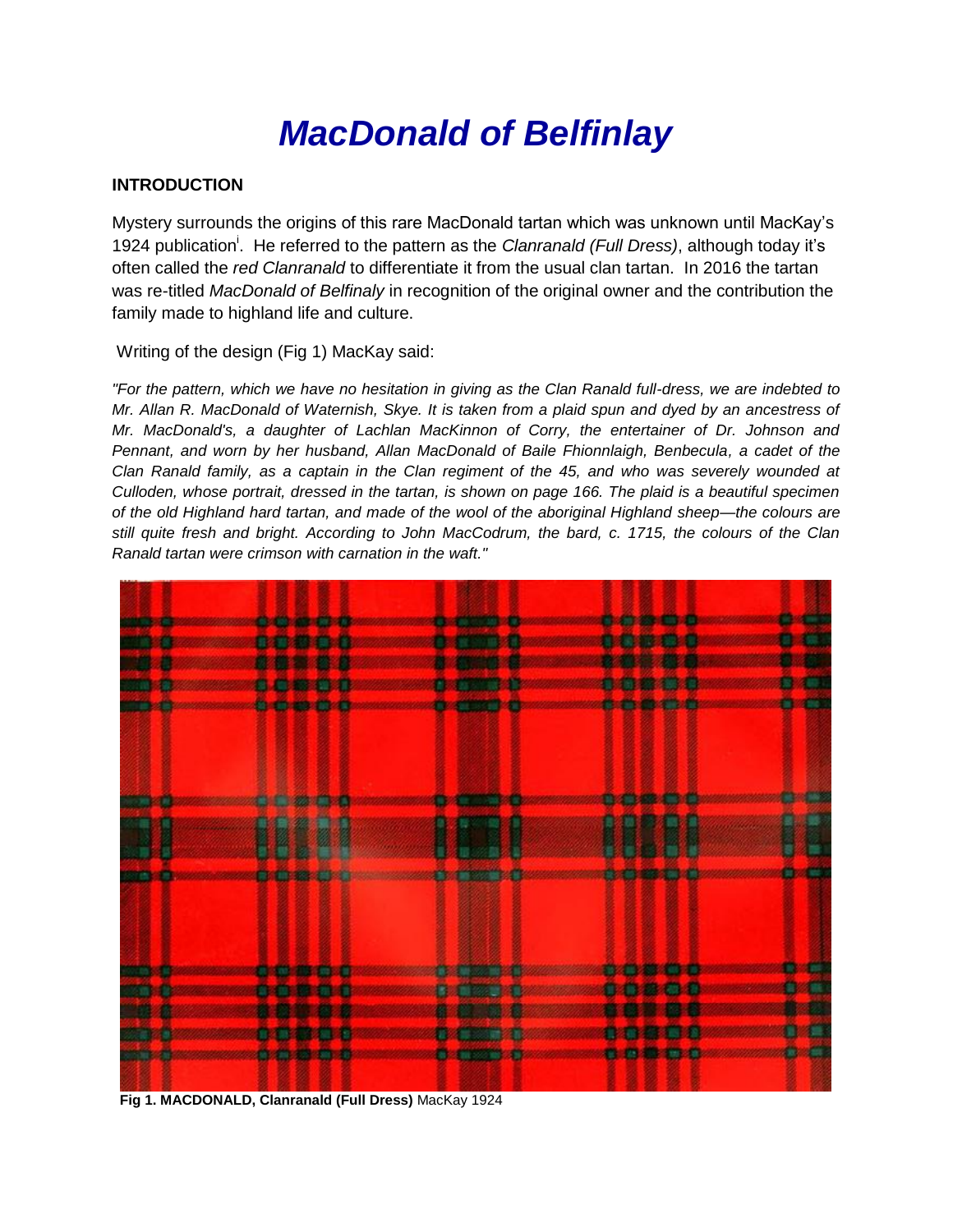#### **DECIPHERING THE TEXT**

There are a number of inconsistencies in MacKay's text. Dealing firstly with the portrait; MacKay confuses the sitter Ranald,  $4<sup>th</sup>$  of Belfinlay<sup>1</sup> and Culloden hero, with Allan, 6<sup>th</sup> of the line<sup>2</sup>. In the engraving (Fig. 2) the tartan differs<sup>3</sup> from the Clanranald tartan given by MacKay, something that is unsurprising given the different individuals and the fact that there were no standardised clan tartans at that time.



**Fig 2. Ranald MacDonald 4th of Belfinlay.**  Source: MacKay 1924

Turning to the Waternish plaid; the question arises, where is it now? If it existed in 1924 then it's a reasonable assumption that it may survive with some member of the family<sup>4</sup>. Without seeing the plaid it's impossible to know whether it is/was actually as old as claimed. There are many examples of tartan artefacts that the owners erroneously believe to be much older than they actually are. However, for the purposes of this paper it is assumed that the plaid was a mid-C18th one. Allan MacDonald and Jean MacKinnon were married in 1761, so this plaid *'that she spun and wove'* would date to c1760-80 if MacKay's narrative is correct. Beyond the fact that '*the colours are quite fresh and bright'*<sup>5</sup> , one can tell little more about the plaid from the description other than the fact that it is said to have been woven in Skye<sup>6</sup>. MacKay gives no dimensions for the plaid, whether it had two different shades of red (warp and weft), if it was a narrow or joined one, nor whether it was complete or merely a portion of the original.

If the Culloden date for the plaid is wrong how can we be sure exactly how old it was or indeed that was even produced by Jean? In this case, we are dealing with a period of nearly 150 years between the alleged date of the plaid and MacKay's publication, probably 3-5 generations, and facts often get confused and conflated over such a period. Only a detailed examination of the plaid can answer this and unless the plaid survives we may never know for certain.

<sup>1</sup> Belfinlay is an unusual Anglicisation of *Baile Fhionnlaidh* in Benbecula*.*

<sup>&</sup>lt;sup>2</sup> Ranald, 4<sup>th</sup> of Belfinlay (d.1749 unmarried) was uncle to Allan, 6<sup>th</sup> of Belfinlay (d.1784).

<sup>3</sup> The whereabouts of the original portrait are unknown but if the engraving was in colour I would expect it to show the so called *Rob Roy* tartan; that simple two coloured red and black check widely worn in the early to mid18th century and today normally associated with the MacGregors who claim it as their own.

<sup>4</sup> MacKay's correspondent *Allan R. MacDonald of Waternish* was presumabl[y Allan, 10th of Belfinlay and 3rd of Waternish.](http://www.thepeerage.com/p50343.htm#i503421)

<sup>&</sup>lt;sup>5</sup> MacKay cites an early 18<sup>th</sup> century bard but failed to comment on whether the plaid in question had a different shade of red in the warp and weft (waft). The bard, John MacCodrum, would have been a Gaelic speaker in which case he would probably have used a combination of dearg, ruadh, carnaid, flane and corcair, all shades of red in Gaelic, that someone later translated as crimson (deep red) and carnation (pink). Whether that was the case, or MacCodrum spoke English too (unlikely), one still has to factor in the individual's subjective use of colour terms for particular shades. Wiki describes crimson as a deep red colour, noting that it was originally produced with the insect dye *Kermes Vermilio* which is where we get the colour term vermillion. Others might call this shade the less technical 'claret' or 'wine'.

<sup>&</sup>lt;sup>6</sup> Jean MacKinnon lived at <u>Corry</u> in Skye.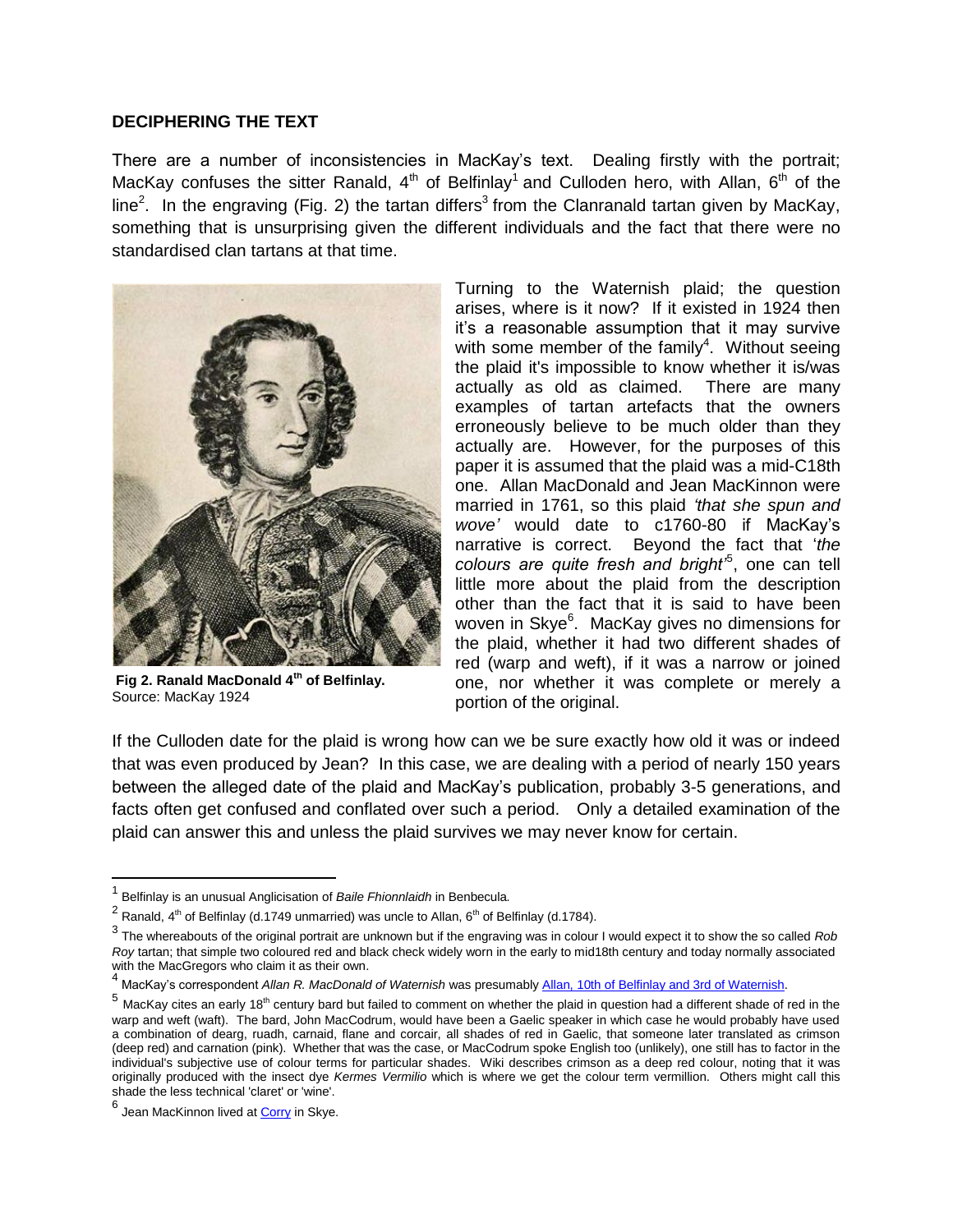#### **THE SETT**

The setting of this tartan may be viewed as a development or variation of the red Lord of the Isles tartan where the plain green and black overstripes are decorated by stripes of the opposite colour. Both patterns show what D. C. Stewart<sup>"</sup> called *The MacDonald Motif*, a broad stripe with narrow guards (Fig 3), which is found in a number of old tartans, particularly those associated with Clan Donald.



**Fig 3. Comparison of the Lord of the Isles (top) and red Clanranald tartans showing the MacDonald Motif .** © The Author.

The Lord of the Isles tartan dates to the c1750 and the portrait of *The MacDonald Boys* (Fig 4) where it appears in the coat of the younger. It is one of four  $t$ artans<sup>7</sup> worn by the brothers. All four tartans are likely to pre-date the portrait but by how much is not known. The tartans of the coat and kilt worn by James, the elder brother, share elements of their design with that that are found in both the Lord of the Isles and Clanranald setts. Much more study is required into the structure of old tartans, particularly those from the west coast, to determine whether there is any significance in these similarities. Alternatively it could be simply coincidence and these red tartans may be nothing more than examples of the preference for red tartan amongst the gentry of that time.



**Fig 4. The MacDonald Boys**  Attributed to William Mosman c1750

## **A CLANRANALD TARTAN?**

Whilst there was no such thing as a clan tartan when Jean MacKinnon wove the plaid, the modern classification of this as a Clanranald tartan by MacKay is logical. The Belfinlay cadet line descended from Allan, 8<sup>th</sup> Captain of the clan. The suffix *Full Dress* may seem a little grand but needs to be understood in the context of the post-Victorian codification of tartan and Highland Dress. It's highly unlikely that MacDonald of Waternish would have referred to it as such; he would have been more likely to refer to it as 'an old family plaid', 'the red plaid' or some such name. MacKay presumably chose the term to differentiate this design from the standard Clanranald tartan that he also included in his work. Although usually called the red Clanranald

 $<sup>7</sup>$  There are actually five tartans if the red and white dice of their hose is included.</sup>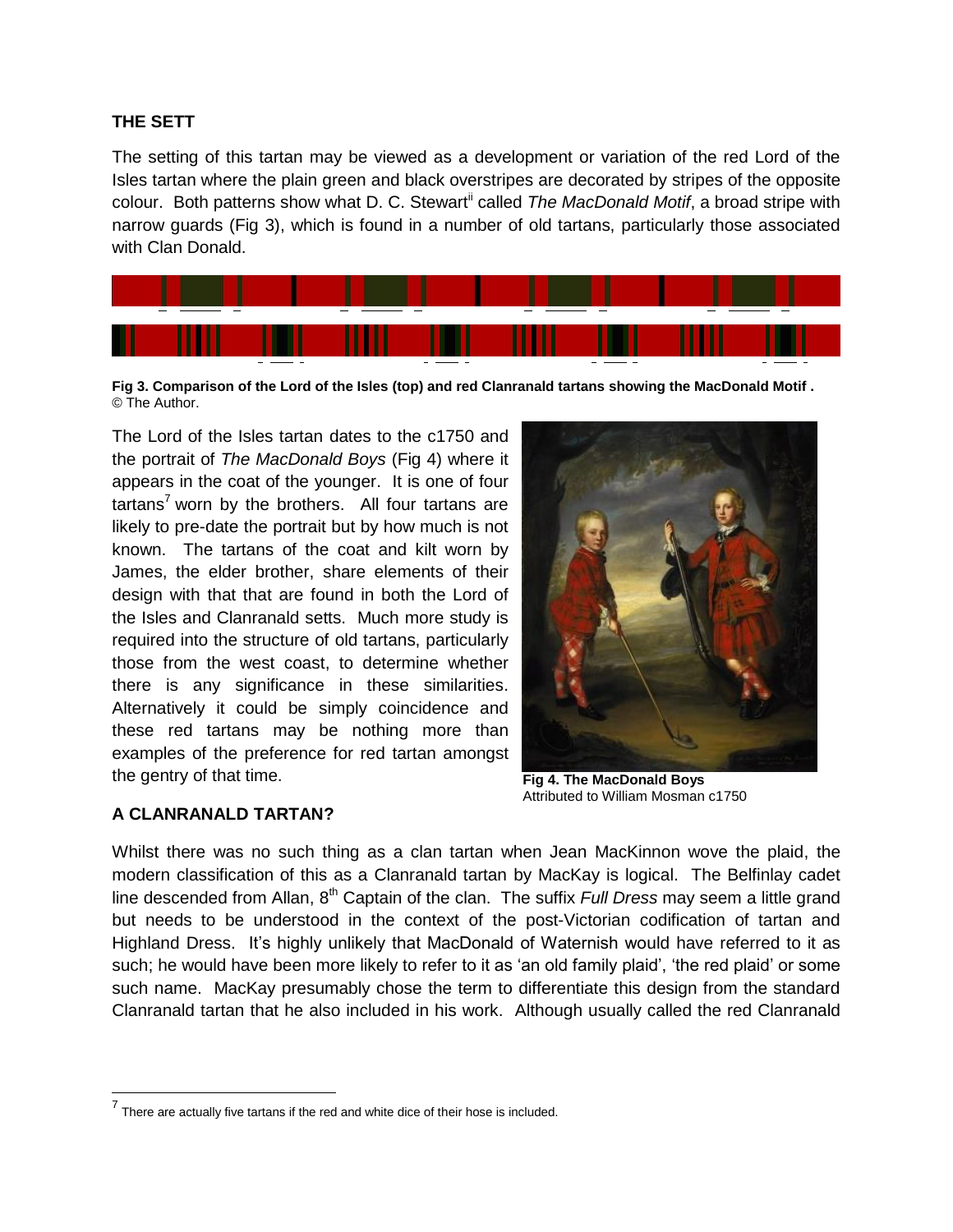tartan today, it is sometimes referred to as 'the Chief's sett' because it is worn by the current chief<sup>8</sup> (Fig 5) and his son.



**Fig 5. The MacDonald Chiefs - The Chief of Glengarry, The Chief of Sleat, Lord Macdonald of Macdonald, The Captain & Chief of Clanranald (kilt in the red Clanranald), The Earl of Antrim**. Photo: Anthony MacMillan.

The fact that Clanranald wears the red sett has led some authors to claim that the tartan is restricted for the use of the chief and his immediate family. However, is it clear that Clanranald himself is less dogmatic. Writing to the author in 2014 he stated that *"You seem to know more than I do about the red Clanranald, which I and my family wear, more by dint of having been given a kilt and Plaid by the Edinburgh Clan Donald Society than by any research down to me."* Nowhere does he lay claim to the exclusive right to the tartan, nor indeed should he because his family is not descended from the MacDonalds of Belfinlay. It is a matter of historical regret that the current chief is likely to be the last of the line and the title is likely to be in abeyance thereafter.

## **CONCLUSION**

 $\overline{a}$ 

The structure of the design is consistent with the claimed mid-18<sup>th</sup> century date of the Belfinley plaid, however, an examination of the artefact would be needed to confirm its age.

There is no historical reason to support the view that this tartan is the preserve of the Chief and his immediate family and there is no reason why it should not be worn more widely by anyone who likes it. In particularly, those that descend from the Belfinlay and Waternish cadet lines

<sup>&</sup>lt;sup>8</sup> Ranald Alexander Macdonald of Clanranald, 24th Chief and Captain of Clanranald.